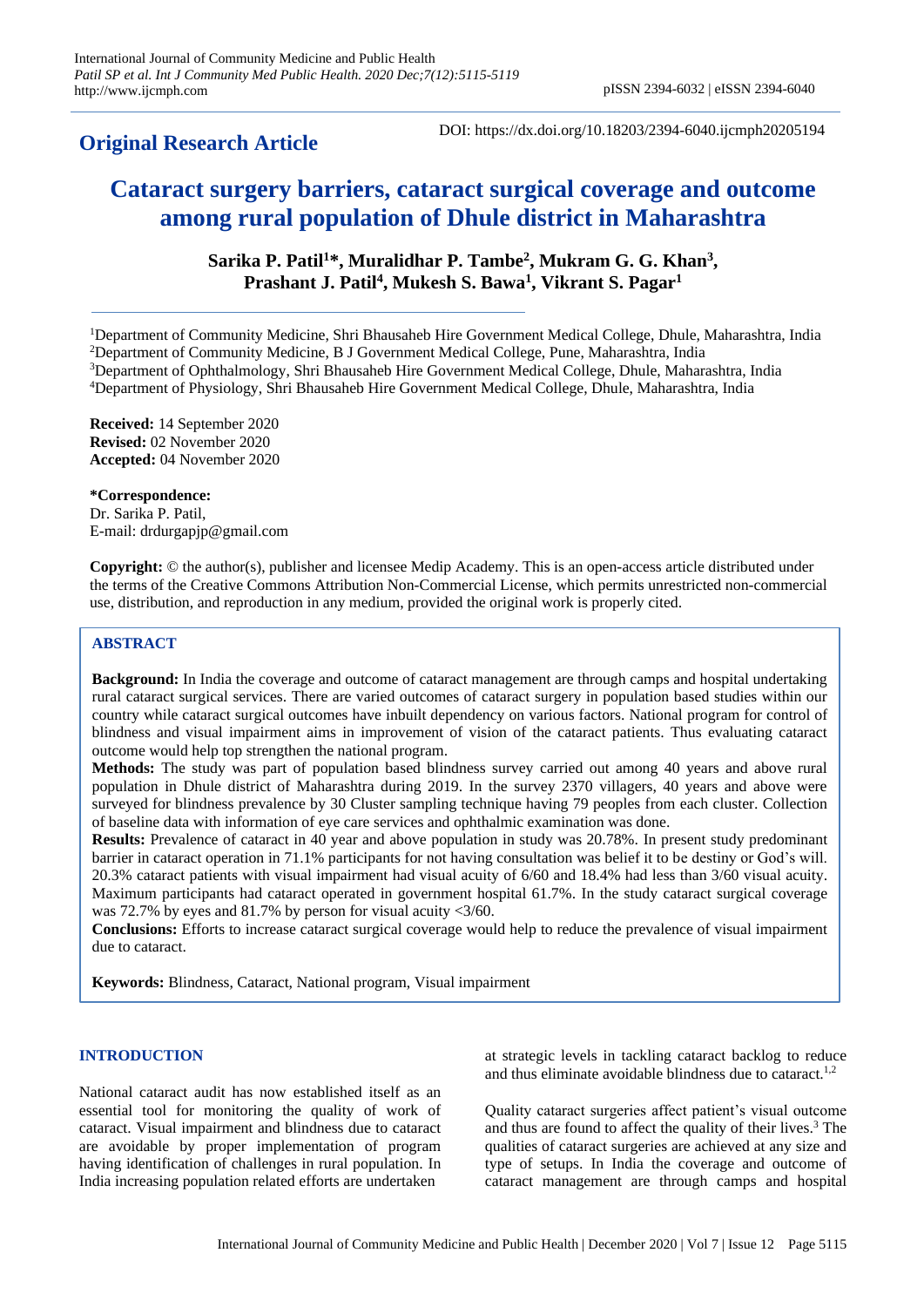undertaking rural cataract surgical services. But there are varied outcomes of cataract surgery in population-based studies within our country.<sup>4,5</sup> The cataract surgical outcomes have inbuilt dependency on standardize cataract surgical protocols, surgical skills and post-operative follow-up care. Routinely monitoring of the outcomes of cataract surgery can serve in interpretations of communities' expectations.

National Program for Control of Blindness and Visual Impairment has impact of ophthalmic care through cataract surgical care. Cataract surgical services aim in improvement of vision of the cataract patients. Challenges of providing health care services in developing countries like India is well known that too with variability in rural and urban population.<sup>3,6</sup> Hospital based visual outcome studies rely on follow-up care for monitoring patients having cataract surgery but upto 39.8% post-operative loss to follow-up are noted by authors.<sup>7</sup> The regional difference of cataract surgical coverage rate had affected to the prevalence of blindness due to cataract in India.<sup>8</sup> India is committed to reduce burden of preventable blindness by the year 2020 by adapting strategies advocated by Vision 2020. It's a collaborative effort of different sectors and organizations towards national plan of action to achieve goals of "right to sight".

Evaluating cataract outcome would give patients great confidence in their local eye department and thus strengthen national program for control of blindness and visual impairment due to cataract.

Present community based survey estimates the burden of blindness and poor visual outcome post cataract surgery along with barriers in rural population of Dhule district of Maharashtra. So the present study was planned in identification of the cataract surgery coverage and outcomes along with the barriers in the surgery in rural population of Dhule district of Maharashtra.

# **METHODS**

The study was part of population based blindness survey carried out among 40 years and above rural population in Dhule district of Maharashtra. Data was collected from enumerated villages during study period 9 months from May 2018. Villagers residing for more than 6 months and age of 40 years and above were included in the survey. Exclusion criteria of less than six months stay and those not consenting for interview and examination. Informed verbal consent was obtained from the voluntary participating villagers.

Assuming the blindness prevalence (visual acuity <6/30 in better eye) of 4.3% in more than 40 years population. The required sample size was calculated of more than 40 years to be examined for with a power of 80%, precision of 20%, confidence level of 95% and a design effect of 1 was 2137. With expected dropout of 10% for the actual

eye examinations, final size of the sample of 40+ population to be examined was 2370.

In the survey 2370 villagers 40 years and above were surveyed for blindness prevalence due to cataract and cataract related barriers and outcome of cataract surgery by 30 cluster sampling technique. Calculated sample size divided in 30 cluster derived 79 peoples from each cluster were examined for prevalence of blindness i.e. visual acuity less than 3/60 in better eye. The sample size calculated was based on 2011 national census having 26% population of 40+ years in rural area of Dhule district. The study was undertaken after institutional ethical committee approval.

Selection of eligible persons was based on segmentation of village by visiting every tenth household done by compact segment sampling. Team of project investigator, ophthalmologist, epidemiologist, intern and medical social worker visited the cluster for data collection during study period. Baseline information was collected along with cataract as per surgical history given by the patients also indicating patient related outcome. Information of eye care services taken for cataract surgery, place and cost of surgery. The cataract was defined as opacity in crystalline lens obscuring partially or completely red reflex on distant direct ophthalmoscope. Baseline information along with vision (modified Log MAR tumbling 'E' charts) and presented as Snellen's conversion, lens examination, causes of vision impairment (visual acuity  $\langle 6/12 \rangle$  and cataract barrier and operation details were recorded. The visual disabilities was defined according to revised ICD10 international classification of diseases. The restriction of the visual field defect was not part of the definition as per ICD. As aphakia or pseudophakia can be in one or both eyes, the cataract surgical coverage (CSC) is computed for eyes, for persons, for a specified level of vision and also calculated for males and females. The cataract surgical coverage eyes (CSCE) was measure of the proportions of eyes, blind or visually impaired due to cataract, which have been operated so far in the survey area. Cataract surgical coverage persons (CSCP) was measure of the proportion of people, blind or visually impaired due to cataract, which have been operated in one or both eyes in the survey area.

Data was compiled in MS Excel format. Data was analysed using Statistical Package for Social Science version 16 (SPSS-16) statistical software. Nominal and ordinal data was presented as frequency and percentage distribution. Non-parametric, Pearson chi-square test was used to test association between the variables. Significance level of 95% was set to check the differences.

# **RESULTS**

In the study out of 2247 subjects examined from rural population having more than 40 years age cataract was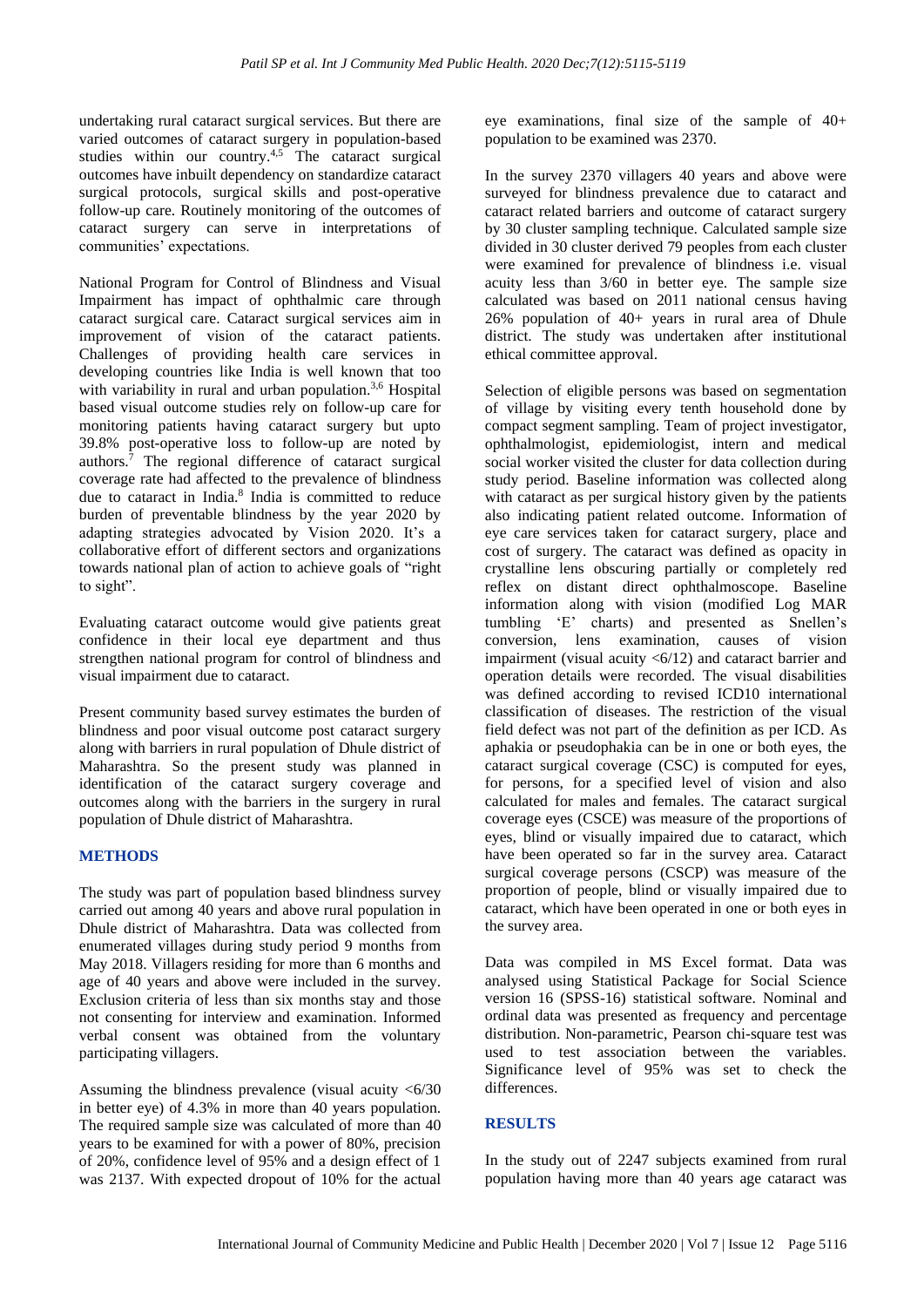found in 467 (20.78%). In those cataract patients, best corrected visual acuity in 61.3% (286) was  $\geq 6/18$ , while 38.7% (181) participants had unilateral or bilateral cataract with best corrected visual acuity of <6/18. It indicated visual impairment and the need for cataract operation in participants. 20.3% (93) cataract patients with visual impairment had visual acuity of 6/60 and 18.4% (86) had less than 3/60 visual acuity.

#### **Table 1: Barriers of cataract surgery in participants with BCVA<6/18 due to cataract (n=181).**

|                                                | Gender $(\% )$     | <b>Total</b>            |                  |
|------------------------------------------------|--------------------|-------------------------|------------------|
| <b>Barriers</b>                                | Female<br>$(n=92)$ | <b>Male</b><br>$(n=89)$ | $(n=181)$<br>(%) |
| <b>Believes it to be</b><br>destiny/God's will | 70.7               | 73                      | 71.8             |
| Told to wait for cataract<br>to mature         | 7.6                | 7.9                     | 7.7              |
| <b>Cannot afford operation</b>                 | 7.6                | 4.5                     | 6.1              |
| No one to accompany                            | 4.3                | 3.4                     | 3.9              |
| One eye adequate vision so<br>need not felt    | 4.3                | 3.4                     | 3.9              |
| Old age and need not felt                      | 2.2                | 3.4                     | 2.8              |
| No Time available                              | 1.1                | 1.1                     | 1.1              |
| <b>Fear of operation</b>                       | 2.2                |                         | 1.1              |
| Don't know how to get<br>surgery               |                    | 1.1                     | 0.6              |
| Fear of losing eye sight                       |                    | 1.1                     | 0.6              |
| <b>Surgical services far</b>                   |                    | 1.1                     | 0.6              |
| <b>Total</b>                                   | 100.0              | 100.0                   | 100.0            |

Though there was visual impairment in them barrier in cataract operation in 71.8% of participants of never consulting was belief it to be destiny or God's will. 7.7% participants had been told to wait for cataract to mature and get operated, 6.3% could not afford the operation and hence had not operated while 4.1% thought no need as one eye had adequate vision. Few of the patients had negligent attitude being barrier for consultation. Barrier against surgery among of the men with operable cataract were belief in destiny or God's will followed by no follow-up consultation. Barrier against surgery among females were found to be non affordability, no one to accompany and attitude of absence of need due to having adequate vision by one eye (Table 1).

#### **Table 2: Gender distribution of participants operated for cataract (pseudophakia/aphakia).**

| <b>Cataract</b>   | Gender $(\% )$ |             | <b>Total</b> | <b>Pearson</b>              |  |
|-------------------|----------------|-------------|--------------|-----------------------------|--|
| operated          | <b>Female</b>  | <b>Male</b> | (%)          | chi-<br><b>Square</b>       |  |
| <b>Unilateral</b> | 100            | 110         | 210          |                             |  |
|                   | (69.0)         | (66.7)      | (67.7)       |                             |  |
| <b>Bilateral</b>  | 45             | 55          | 100          | $\chi^2 = 0.187$<br>p=0.666 |  |
|                   | (31.0)         | (33.3)      | (32.3)       |                             |  |
| <b>Total</b>      | 145            | 165         | 310          |                             |  |
|                   |                | (100.0)     | (100.0)      |                             |  |

In the study 13.8% (310) participants had cataract surgery, of them 67.7% were unilateral and in 32.3% patients' bilateral cataract were removed. There was statistically no significant (p>0.05) difference of cataract operation status in gender (Table 2).

# **Table 3: Visual outcome in cataract operated eyes by intraocular lens status.**

| <b>BCVA</b>   | <b>IOL</b>      | <b>Non</b>  | <b>Total</b> |
|---------------|-----------------|-------------|--------------|
|               | Implant $(\% )$ | IOL $(\% )$ | $($ %)       |
| >6/18         | 271 (88.3)      | 91 (88.3)   | 362(88.3)    |
| $<6/18-26/60$ | 27(8.8)         | 7(6.8)      | 34(8.3)      |
| < 6/60        | 9(2.9)          | 5(4.9)      | 14(3.4)      |
| <b>Total</b>  | 307 (100)       | 103 (100)   | 410 (100)    |

# **Table 4: Visual outcome in cataract operated eyes by place of cataract operation.**

| <b>BCVA</b>  | <b>Charitable</b><br>hospital<br>$(\sqrt[6]{\bullet})$ | Eve<br>camp<br>$(\sqrt[6]{\bullet})$ | Govt.<br><b>Hospital hospital</b><br>$(\%)$ | <b>Private</b><br>$(\%)$ | <b>Total</b><br>(%) |
|--------------|--------------------------------------------------------|--------------------------------------|---------------------------------------------|--------------------------|---------------------|
| >6/18        | 54                                                     | 14                                   | 222                                         | 72                       | 362                 |
|              | (94.7)                                                 | (70)                                 | (87.7)                                      | (90)                     | (88.3)              |
| < 6/18       | $\mathcal{D}_{\mathcal{L}}$                            | 4                                    | 23                                          | 5                        | 34                  |
| >6/60        | (3.5)                                                  | (20)                                 | (9.1)                                       | (6.3)                    | (8.3)               |
| < 6/60       | (1.8)                                                  | 2<br>(10)                            | 8<br>(3.2)                                  | $\mathcal{R}$<br>(3.8)   | 14<br>(3.4)         |
| <b>Total</b> | 57                                                     | 20                                   | 253                                         | 80                       | 410                 |
|              | (100)                                                  | (100)                                | (100)                                       | (100)                    | (100)               |

### **Table 5: Cataract surgical coverage by eyes (CSCE) and person (CSCP).**

| <b>Variables</b>                       | <b>Male</b> | <b>Female Total</b> |      |  |
|----------------------------------------|-------------|---------------------|------|--|
| All pseudo or aphakia (eyes)           | 220         | 190                 | 410  |  |
| Bilateral pseudo or aphakia            | 55          | 45                  | 100  |  |
| All operable eye cataract              |             |                     |      |  |
| < 6/18                                 | 250         | 273                 | 523  |  |
| $<\!\!6/60$                            | 109         | 150                 | 359  |  |
| 1 eye operated and 1 operable cataract |             |                     |      |  |
| < 6/18                                 | 32          | 27                  | 59   |  |
| $<\!\!6/60$                            | 15          | 15                  | 30   |  |
| $<$ 3/60                               | 14          | 11                  | 25   |  |
| <b>Bilaterally operable cataract</b>   |             |                     |      |  |
| < 6/18                                 | 52          | 63                  | 115  |  |
| $<$ 6/60                               | 19          | 37                  | 56   |  |
| $<$ 3/60                               | 9           | 19                  | 28   |  |
| CSCE(%)                                |             |                     |      |  |
| < 6/18                                 | 46.8        | 41.0                | 43.9 |  |
| $<\!\!6/60$                            | 66.9        | 55.9                | 53.3 |  |
| $<$ 3/60                               | 77.2        | 68.1                | 72.7 |  |
| $CSCP$ $%$                             |             |                     |      |  |
| < 6/18                                 | 62.6        | 53.3                | 58.0 |  |
| < 6/60                                 | 78.7        | 61.9                | 69.9 |  |
| $<$ 3/60                               | 88.5        | 74.7                | 81.7 |  |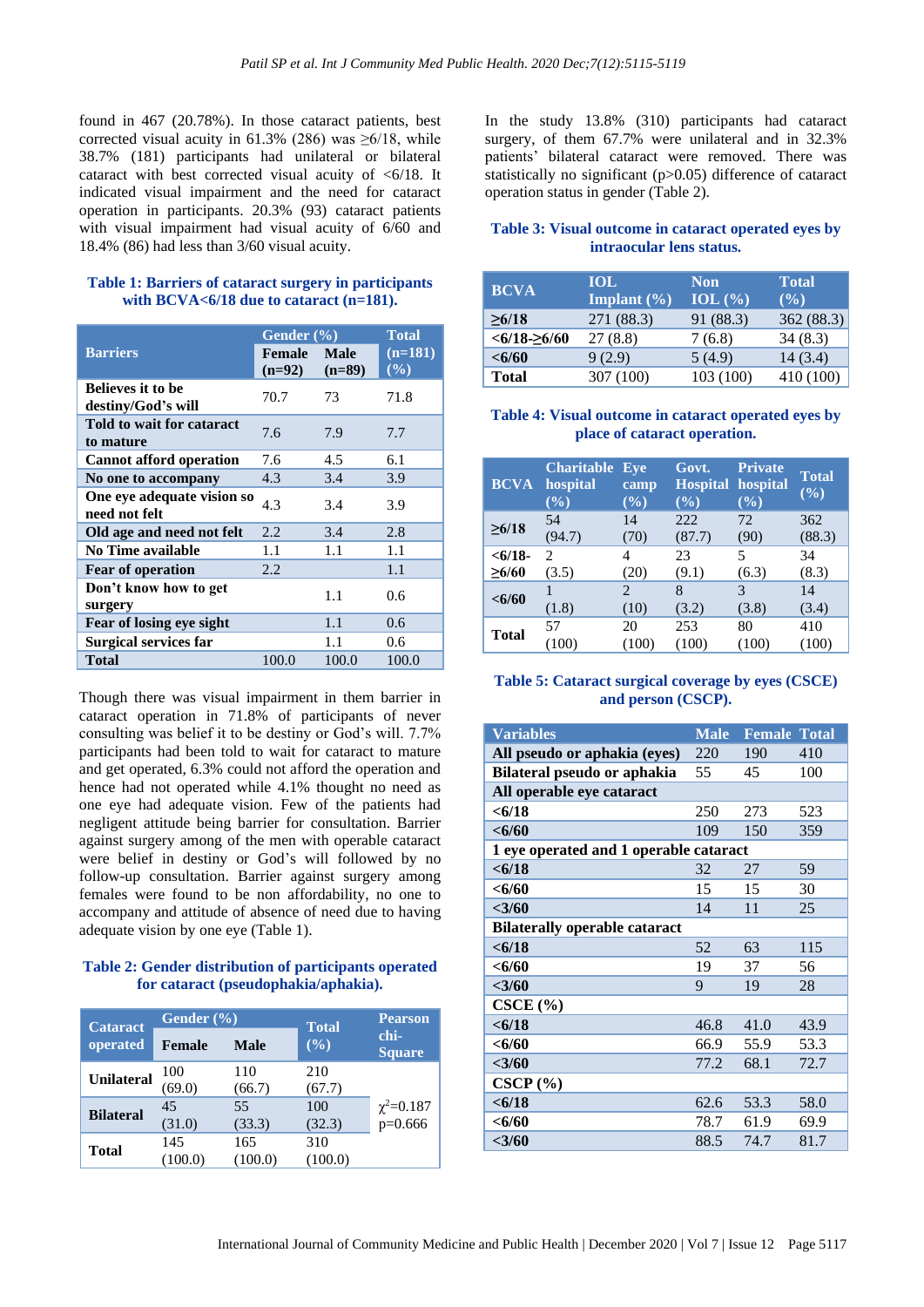After cataract surgery, the BCVA in 88.3% participants was 6/18 and better, 8.3% had less than 6/18 to 6/60 BCVA while 3.4% had less than 6/60 BCVA. IOL implant was in 74.9% and non IOL implant cataract operation was in 25.1% participants. Higher proportion of non IOL implant operated participants (4.9 versus 2.9%) had less than 6/60 BCVA (Table 3).

Maximum participants had cataract operated in government hospital 61.7% (253), followed by 19.5% (80) in private, 13.9% (57) in charitable hospital and 4.9% (20) in camps. Post cataract BCVA was less than 6/60 in maximum participants operated in camps (10%) and least i.e. 70% had 6/18 and better BCVA (Table 4). In the study cataract surgical coverage was 72.7% by eyes and 81.7% by person for visual acuity  $\langle 3/60 \rangle$  (Table 5).

### **DISCUSSION**

The population based study identifies the barriers in cataract surgery with surgical coverage and outcome among rural population in 30 cluster of Dhule district of Maharashtra.

In present study predominant barrier in cataract operation in 71.1% participants for not having consultation was belief it to be destiny or God's will. The service delivery and affordability barrier was maximum reliability on government hospital for cataract operation. Barriers for cataract surgery were similar to other studies conducted in India $6,9-11$ 

Other important barrier identified were lack of awareness, not feel the need for surgery, told to wait for their cataract to mature. The barrier of waiting for maturity indicates deficiency of services delivery and negligence on the people's side to further follow-up evaluation. The lack of revisit for follow-up examination may be due to relatively lack of knowledge about when to revisit along with the economic burden it may affect to their daily living. Contrary to other studies attitudinal and service delivery with affordability barriers were equally important in our study.<sup>9</sup>

Proper post-operative refraction, use of spectacles provision of glasses would help to reduce the burden. Sustained achievement in combating blindness by cataract, still need to continue as it occupies major cause of visual impairment and blindness.

In this study 13.8% participants had cataract operation. In other studies, there were 15.4% cataract surgeries, 21.9% in rural cohort Chennai glaucoma study and 17.6% in Navasari study.<sup>12,13</sup> There had been serious efforts taken in Maharashtra state in tackling the backlog of cataract in an attempt to elimination of avoidable cataract blindness by 2020.

In our study CSC in rural population of Maharashtra was 81.7% by person and 72.7% by eyes. The study reports

the CSC persons as 75.0%, similarly in other studies like that in Ahmadabad of Gujarat state was 74.5%, in Mandya of Karnataka it was 78.9%, Thiruvannnamali in Tamil Nadu had 81.1%, In Andhra Pradesh it was 80.4% in Guntur, Bhatinda in Punjab it was 77.8%, in Uttar-Pradesh it was low ranging between 47.1-66.7%.<sup>8</sup> In our study cataract surgery coverage was much higher compared to other studies except the study in Gujarat.<sup>13</sup>

Cataract surgery outcomes are indicators to monitor the progress of public health approach in cataract blindness. After cataract surgery, patients were still blind or had visual impairment and there was poor cataract surgical outcome in rural area similar to those found in other studies.6,7,12 The projected finding though show increase in cataract surgery coverage in future still have the limitation of increasing population backlog and restoration of vision after surgeries.<sup>1,2,4,5</sup> The community based study had limitation of relating presented ophthalmic status with the actual surgical outcome and thus relate the observational findings with complications following the surgery.

### **CONCLUSION**

In rural district of Maharashtra there is increased cataract surgical coverage but with increasing life span and increase elderly population indicates additional efforts to increase cataract surgical coverage which would help to reduce the prevalence of visual impairment due to cataract. There is need further penetration of National program for control of blindness and visual impairment in the rural population with improved accessibility to the elderly population which may be neglected of health care.

#### **ACKNOWLEDGEMENTS**

We acknowledge the efforts of the Dr. A. N. Borde, Dr. Amol Kinge, Dr. Mamta Rathod, Dr. Sushant Chauvan, Dr. Kashinath Chaudhari, Dr. Archan Patil, Dr. Anjali Kairnar, Dr. Ketki Bhat for data collection in the study.

*Funding: Indian Council of Medical Research, New Delhi under Extramural project (F.N.5/6/2012-RMC). Conflict of interest: None declared Ethical approval: The study was approved by the Institutional Ethics Committee* of *S. B. Hire Govt Medical College, Dhule*

#### **REFERENCES**

- 1. Lahane TP. Tackling the cataract backlog- an initiative by the Maharashtra State, India. Indian J Ophthalmol. 2018;66:1391-3.
- 2. Murthy GVS, Gupta SK, John N, Vashist P. Current status of cataract blindness and Vision 2020: The right to sight initiative in India. Indian J Ophthalmol. 2008;56:489-94.
- 3. Lindfield R, Vishwanath K, Ngounou F, Khanna RC. The challenges in improving outcome of